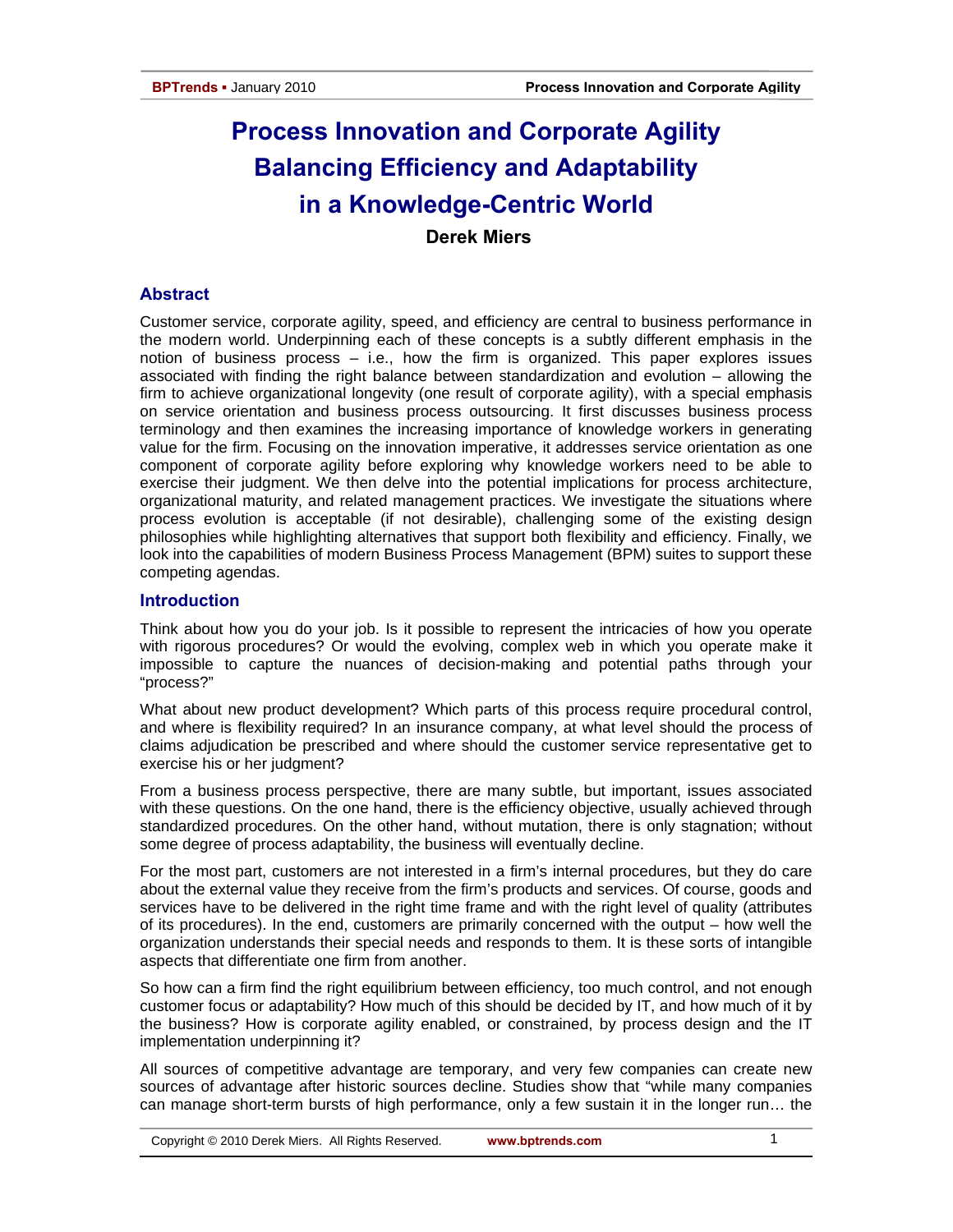short-term performers were successful executers that lost their way when the environment shifted." Or to put it another way, "nothing fails like success." If

High performance usually implies process efficiency – where either superior value is generated from a given set of (human) resources or the resources are reduced.<sup>iii</sup> At least that is the way in which it has been interpreted to date. But this perspective is not always best for long-term organizational success. Process performance should also be measured by its agility and adaptability.

To respond to these challenges, a new breed of BPM technology is emerging that enables firms to adapt their processes quickly to changing market demands and at the same time drive efficiency through standardized procedures.<sup> $v$ </sup> As a result, corporate agility is no longer just a pipe dream; leading enterprises are experiencing the benefits of dramatic performance improvement while retaining the ability to change their direction and redeploy their resources instantaneously.

### **Process – A Problem of Dialect**

In the domain of business processes, dialect is a big problem. Ask 20 people in the street for a definition of "process" and you will receive at least 12 different answers. Some might accurately describe a process as "the way things get done around here." Others talk of "sequences of activities," where prescription and control are more important. More common notions include "transforming inputs into products and services of higher value," or "a collection of business activities that create value for a customer." A more useful notion might be "a number of roles collaborating toward a goal."

But when business strategists suggest that a high-level process review of the organization is required, they really mean process as "purpose." They are interested in the value delivered by a process – the customer relationship, the shipping process – that exists to deliver some sort of benefit to the organization. Firms have a finance process to make sure they do not go bust, that customers pay for products, that services are delivered, and that the organization pays only for those that are used. Therefore, for these business strategists, process (as purpose) leads to an emphasis on identifying the capabilities and behaviors that the business needs to exhibit *and, from that,* derive the appropriate organization.

However, mention the word *process* to the business practitioners in the organization, and people immediately start thinking about the current reporting structure (the organizational chart and functional silos) and the steps and activities that transpire within each department. They then link these activities together, describing the result as a *process*. The point is that these two uses of the term "process" are describing different things – a problem exists with dialect. In the abstract domain of business processes, unpicking exactly what people mean can be very difficult.





It is best to think about process as a spectrum – with one end being focused on efficiency ("procedures") and the other end being focused on value and innovation ("practices"). Procedures are oriented toward control and are common in back office operations. All would agree that the teller should not get creative with a bank draft. At the other end of the scale, practices are what knowledge workers do. They are goal-centric and guide work rather than control it. If the case in hand requires something special – a variation from the standard – knowledge workers are empowered to exercise their judgment.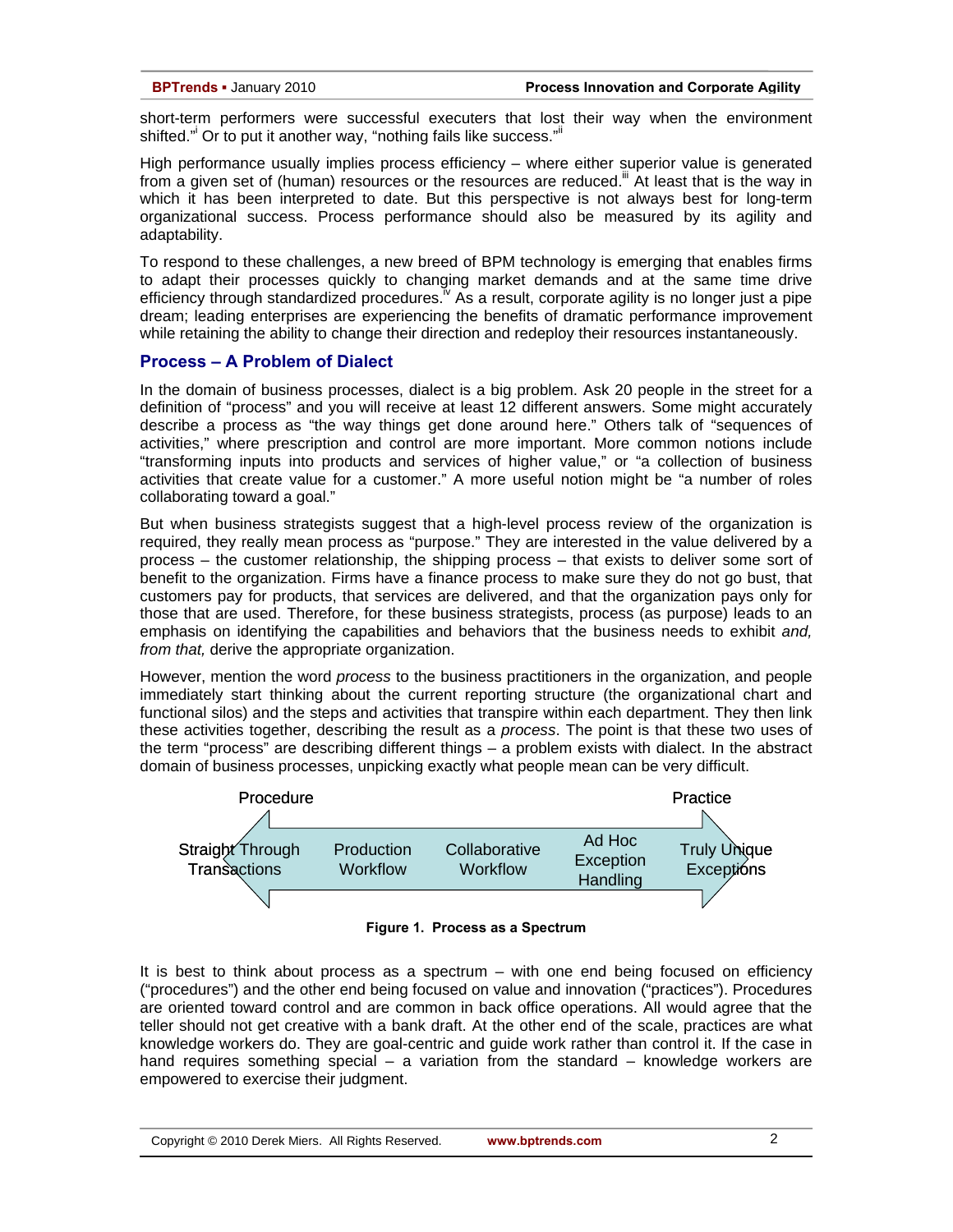Most "business processes" involve a combination of both procedural and practice elements. Indeed, processes often flip-flop from one end to the other. For example, consider a pharmaceutical firm developing a new compound and bringing it to market in the form of a drug. Developing the compound is almost certainly practice driven. Deciding which new compounds to promote to the next level is probably governed by a certain degree of procedure – but also include elements that involve people making value judgments (practice again). Contrast designing a clinical trial (practice) with running the clinical trial (procedure) or moving onto developing the market engagement strategy (practice). The sales transactions involved in delivering the drug to market will be procedurally defined, as will the relationship between sales demand and production (although the coefficients may change relatively often).

If we review the jobs people are doing within those functions, they are a mixture of procedure and practice. As one noted cultural anthropologist put it: "If you look at any form of human work closely enough, you discover that it's a mix: Some activities that we all consider tedious can be usefully automated, and other activities require judgment and practical reasoning of various kinds." For example, the roles of business professionals (lawyer, accountant, architect, etc.) are often prescribed, yet the individual sometimes can override the standard operating procedures in order to drive the work forward (of course, they are then answerable for their actions).



**Figure 2. Individuals within given roles continuously evolve across the empowerment process spectrum from procedural control to practice.** 

This spectrum of process is even more complex when you look at how an individual builds experience over time, and the level of empowerment he or she enjoys. It does not matter which role one looks at; when someone starts in a new position, they tend to follow the rules. After three months, the individual might have a good feel for the rules that are important and those rules that are safe to ignore or break. After three years of experience, they may even help to establish the rules that govern their position (even though an individual has not changed jobs).

So how do you go about modeling and communicating degrees of empowerment? What is the best way to design a process that caters to individual discretion yet delivers the efficiency required to compete effectively and at scale? How will a BPM suite know that one part is flexible while the other part is controlled?

### **Recognizing the Value of Knowledge Workers**

These perspectives are somewhat at odds with the typical BPM project, where the focus is mostly on standardization of work. Those involved in process automation projects often pay scant attention to the adaptability of the process over time. However, as firms achieve better control over their procedures, they begin to realize that their knowledge workers are a critical part of the value delivered to customers. Moreover, they find that the challenge is not so much in controlling work (through procedures) but in controlling and supporting change (to those procedures). The competitive challenge moves toward better supporting knowledge workers, implying a need for greater flexibility and adaptability in process designs. Although not obvious at the outset, there is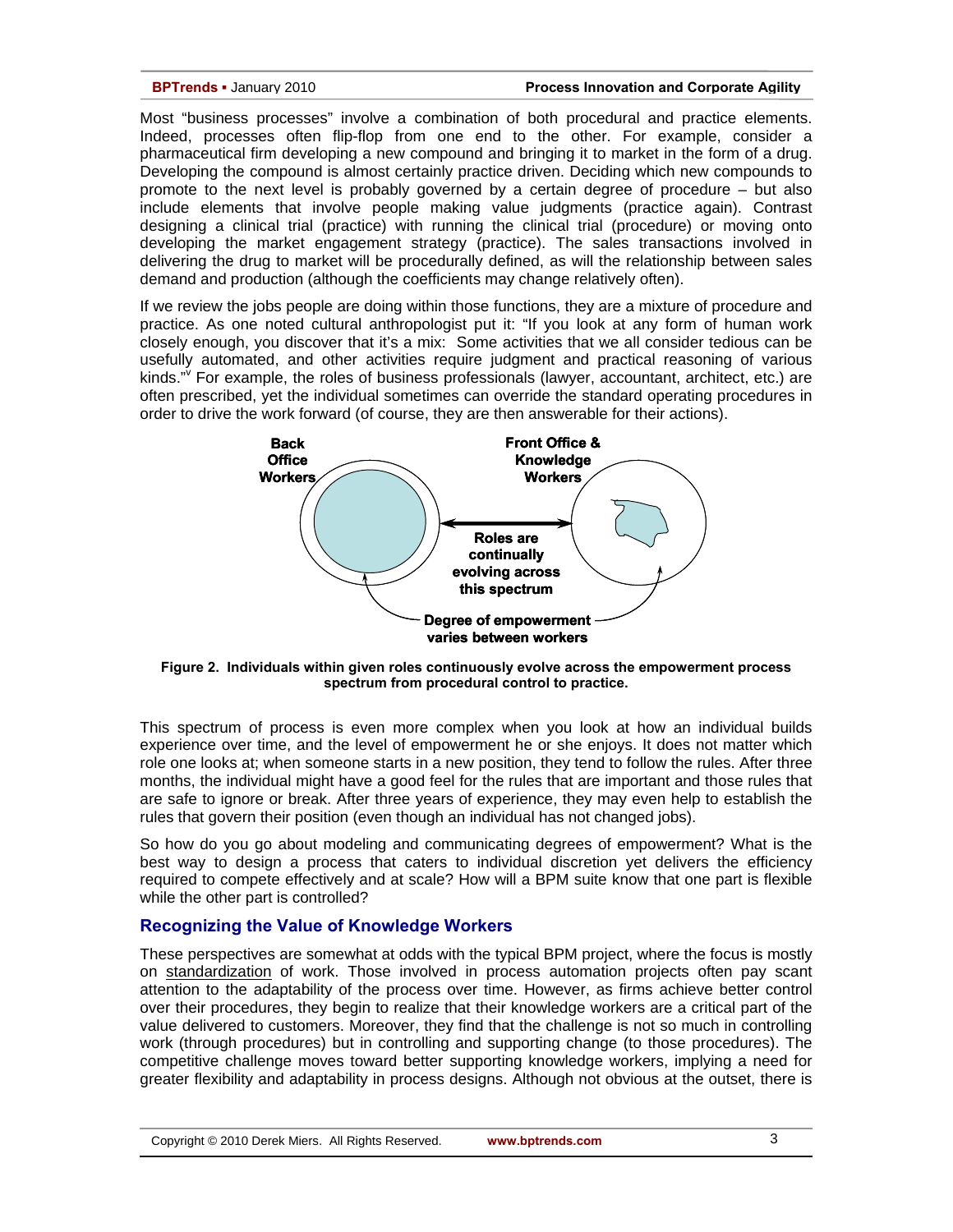a balance to be struck between empowerment and structure that will be different for every organizational unit.

These issues are exacerbated by the fact that over the last 30 years or so, business people have lost the ability to control their own destinies with regard to the way that work is managed. Where once the firm's processes were recorded by business people in written form (within reams of Standard Operating Procedures manuals), with the advent of computerization, the responsibility for understanding "how things get done around here" has increasingly been delegated to IT. Computerization and process automation required exacting definitions, necessitating the involvement of specialists (programmers and systems analysts) who were tasked with understanding the often mind-numbing detail. In a very real sense, the ability of the workers to innovate suddenly was curtailed. They could only do what was prescribed and laid down within the procedural structures of the technology systems.

For the generation of people joining the workforce after this trend toward computerization, IT's responsibility over process and procedure may have appeared natural and inevitable. It seems that many on the business side of the house forgot about the need to understand the way they work. In some firms, business people now assume that the understanding of how they deliver "value" is no longer part of their jobs. Indeed, these sorts of problems are often delegated to external firms (and then people wonder why their systems don't quite work as they might currently desire).

Yet, in leading firms, it is clear that a focus on innovation is core to the organization's long-term success. Put simply, innovation is the fuel for growth. When a company runs out of innovation, it runs out of growth.

In his 2004 HBR article, "Deep Change – How Operational Innovation Can Transform Your Company," Michael Hammer argues that breakthrough innovations in operations – not just steady improvement – can destroy competitors and shake up industries. He points to the fact that operational innovation is not seen as "sexy" when compared with finance and strategy, mergers and acquisitions, marketing and sales, etc.

*"Operational innovation should not be confused with operational improvement or operational excellence. Those terms refer to achieving high performance via existing modes of operation: ensuring that work is done as it ought to be to reduce errors, costs, and delays but without fundamentally changing how that work gets accomplished. Operational innovation means coming up with entirely new ways of filling orders, developing products, providing customer service, or doing any other activity that an enterprise performs."vii*

Hammer describes how such firms as Progressive Insurance, American Standard, Taco Bell, Harvard Pilgrim Health Care, Shell, and Wal-Mart were out-performing their competitors using operational innovation. The key point is that, rather than blindly following existing procedures, coming up with entirely new ways of doing things is the realm of empowered knowledge workers who exercise their judgment and experiment.

Surprisingly, the upper echelons of management are largely aware of the importance of knowledge workers. In a recent McKinsey survey, 76% of respondents believed that developing knowledge was either very important or important. 81% believed that developing knowledge was important for global business. Furthermore, innovation in products, services, and business models was seen as the most important contributing factor to accelerate the pace of change.

However, as the basis of competition shifts, it is necessary to learn and quickly develop new things rather than cling hopefully to the past sources of success. The challenge for incumbent companies is to rebuild their ships while still at sea, rather than dismantling themselves plank by plank while someone else builds a new, faster boat with what they cast overboard.<sup>"</sup>

From an organizational change perspective, it is clearly impractical to treat all processes the same. At one end of the process spectrum (Figure 1), it is entirely appropriate to wring a few percentage points of improvement out of a transactional system (reducing cost compared with the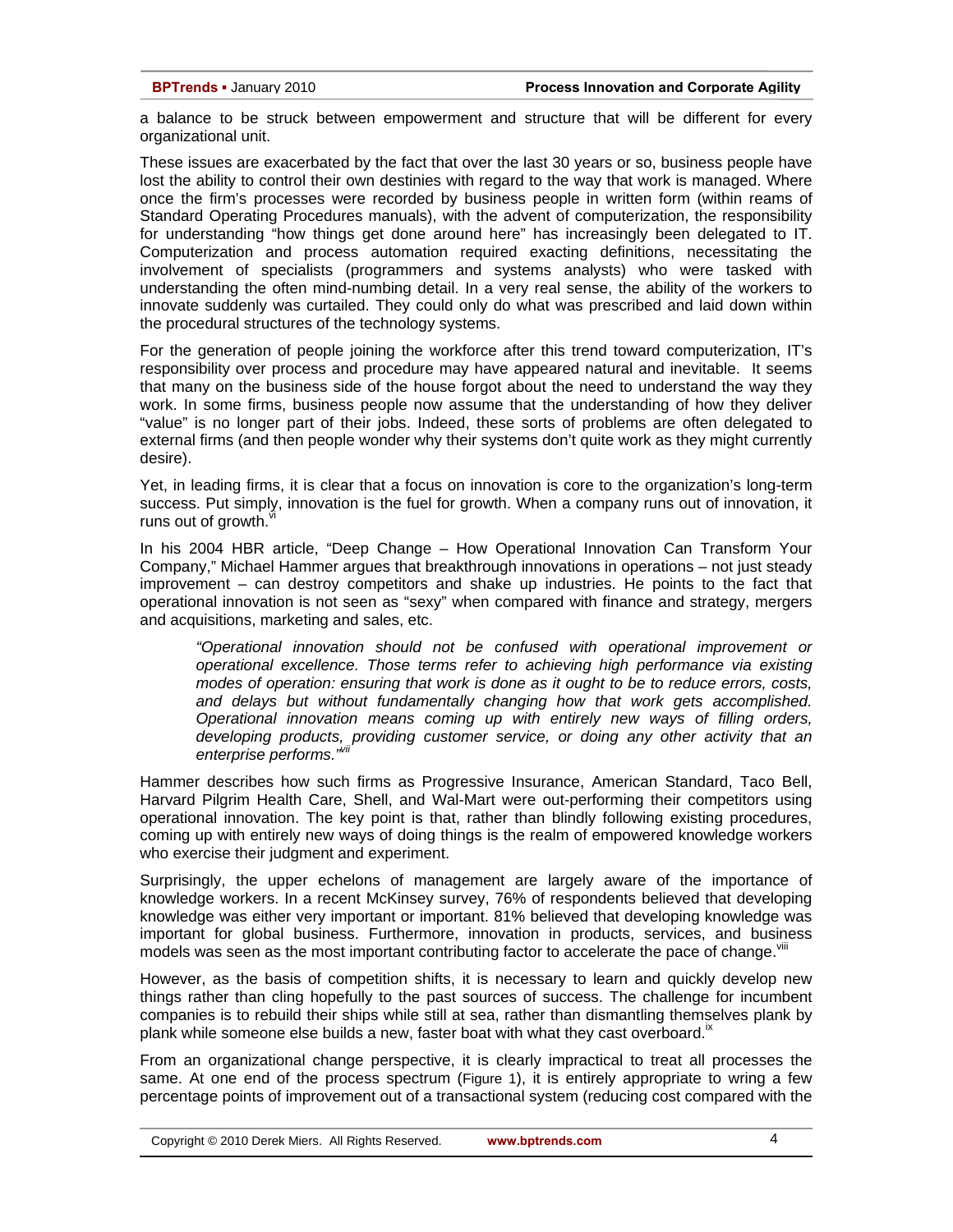competition). For many BPM Suite implementations, this is the core focus – improving productivity by automating the core transactional procedures (which may never have been automated in the past).

Moving across the spectrum, humans are starting to play a larger role in facilitating the core transactions of the process. For processes at the other end of the scale (e.g., developing a new way of engaging customers, or introducing a new product to market), collaboration between knowledge workers and iteration has been critical to achieving success. Who knew what customers liked and disliked? What are the issues that must be addressed in manufacturing, shipping, marketing, and finance? Around each of these questions is a great deal of detail that must be worked out to create efficient and flexible processes.<sup>x</sup>

Over time, the practices that we readily develop to solve these sorts of problems become more and more systematic. We turn them into routines and detailed procedures. This can be difficult and complex as many large-scale, knowledge-intensive processes are mired in organizational behavior issues (rather than procedural operational challenges).

*"A business process that is 'knowledge intensive' differs from one that isn't by being composed of many more stages or phases, involving many more employees, dealing with issues far more ambiguous and uncertain than in regular processes, and requiring*  greater levels of expertise, interdependence of knowledge, and creativity.<sup>"Xi</sup>

It is these knowledge-intensive processes that are most likely to benefit from innovation, yet they are the hardest to support with standard packaged applications or internal development efforts. Rather than focusing purely on the procedural form (at the transactional level), the challenge becomes one of blending the right degree of prescription and automation of the routine while being able to change the way work is handled to suit the needs of the case in hand.

Although BPM technology drives efficiency through standardized processes (reducing resources and lowering costs), the real benefits derive from enhanced corporate agility. Achieving that agility requires both the careful structuring of the underlying processes (to make them more adaptable) and the provision of tools that empower knowledge workers, enabling them to actively participate in the continual improvement of those processes.<sup>x</sup>

As Lucy Suchman says: "Every form of work, from the most so-called routine to the most socalled knowledge intensive, is actually a mix of practical, tedious kinds of manipulations of materials, and thoughtful, knowledgeable judgment. The trick in designing information systems is to introduce bits of automation that will fit into the work and do useful things, and then make it possible for people to work with those bits of automation embedded in the systems while leaving them the discretionary space to exercise the kind of judgment they need to exercise to really get the work done."

It is important to recognize that moving from a great idea to a roaring commercial success usually requires recursive experimentation and learning. The only way ahead is to find the appropriate balance between procedural support (for the repetitive elements of the process) and adaptability (by empowering the worker to exercise his or her judgment based on the unique needs of the case in hand). It is also worth noting that this balance is different for every organization – based on its own particular propensity for risk and the degree of control desired by management.

## **Cameo Case Study – IDA**

*The Institute for Defense Analyses (IDA) is a federally funded non-profit corporation that assists the U.S. government by ensuring that major acquisitions are scientifically sound. As such, it provides an independent testing and review facility for such organizations as the U.S. Department of Defense (DoD) and the Department of Homeland Security (DHS).* 

For example, under the SAFETY Act (Support Anti-terrorism by Fostering Effective *Technologies), submissions must be independently reviewed and evaluated to test the science behind them before recommendations are made to the DHS. This involves the use of internal and external experts.*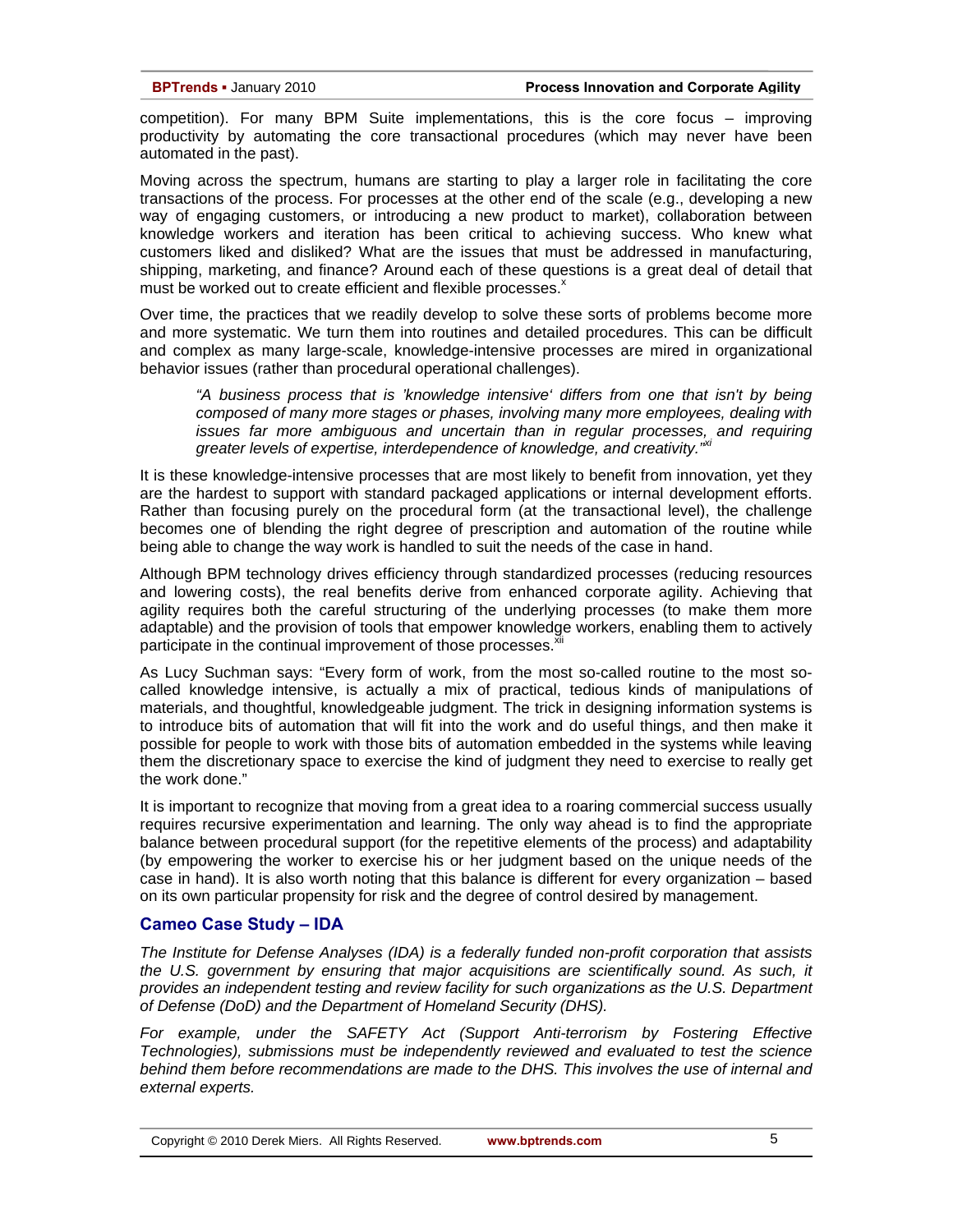*The process of gathering reviewers, assigning tasks, providing secure access to the relevant information, and consolidating that into a final submission for DHS has many steps. At the same time, it was essential that the documents produced and consumed are of "evidential quality" – i.e., traceability is of paramount importance. Furthermore, security was important, with all documents accessed in the proper sequence, and only by the people associated with a given role at that point in the process for a given case. Production of a final report was always somewhat fraught, with a significant error rate that was unacceptable to management.* 

*Moreover, the core "reference" process changes regularly, while individual cases require adaptation on a daily basis. From the perspective of an individual application (case), the rules and sequence of evaluations change often, as do the formats used to convey results (to DHS and the applicants). Some applications would require greater urgency; others may be extended through*  further information gathering. Either way, the reference procedure could only be thought of as a *guide.* 

*The problem was that each case handled by the agency was unique. They shared some common characteristics (on how they should be handled), but the number, frequency, and depth of review phases were not predictable in advance.* 

*To handle this complex problem, a "Case Handling" system was built using the Appian Enterprise BPM Suite. It enabled the careful management of the entire process, providing support for changing both the core reference process and individual cases in flight (independently of each other).* 

*Prior to the implementation of a BPM support system, IDA employed four research assistants who did nothing but assess status of the work at hand. Since implementation, two of those research assistants now have become full-time research staff members carrying out evaluations – i.e., their new jobs are creating value rather than simply assessing the status of existing work. Another is focused on building a growing repertoire of suitable subject matter experts, leaving one individual to carry out the work that originally took four people. And her work has fundamentally changed to concentrate on the way work is carried out, leaving her to study the process and analyze it for management.* 

*The IDA manager responsible put it like this: "We are congressionally mandated to meet timeframes, and now we are doing it with a lot less confusion and frenetic stress. There is no lastminute panic to pull it all together."* 

### **Developing Organizational Maturity**

As industry leaders such as Toyota, Alcoa, Southwest Airlines, and Vanguard have demonstrated, it is possible to tightly couple the process of doing work with the process of learning to do it better. Operations are designed to reveal problems as they occur. When they arise, they are addressed quickly, regardless of how trivial they are. If the solution to a particular problem generates new insights, they are deployed systemically. And managers constantly develop and encourage their subordinates to design, improve, and deploy such improvements.<sup>xii'</sup>

# *"It is what we think we know already that often prevents us from learning."xiv*

To understand why some companies are more adept than others, it is useful to consider an organization's business process maturity (see Figure 3). Mature organizations, such as those promoted by Hammer, are able to adapt quickly. Take Dell, for example – its ability to cut unnecessary cost from the supply chain is legendary. Another example is FedEx, which now knows so much about its delivery process (logistics), that it can give a customer a choice of times when a package is to be delivered. $\frac{1}{2}$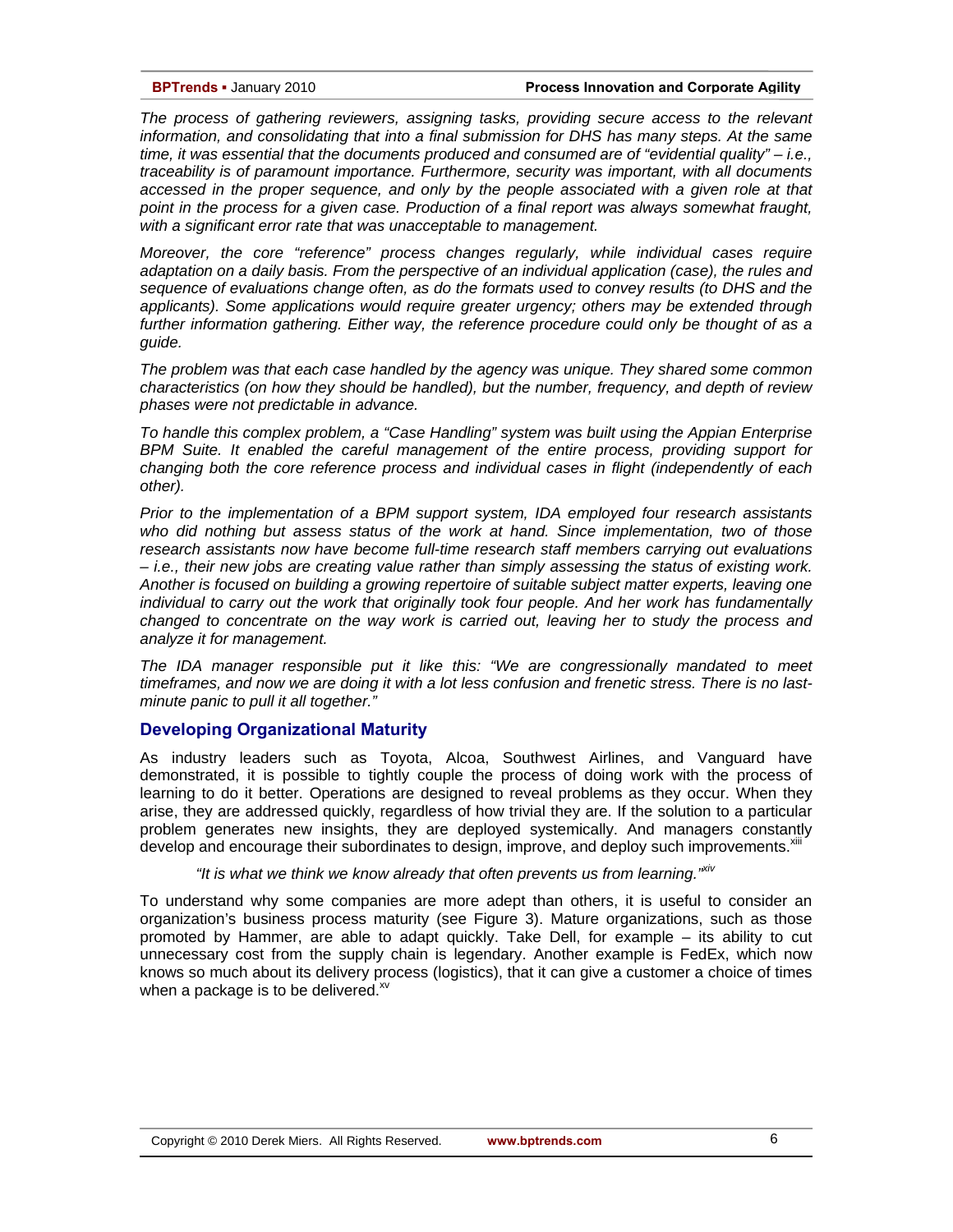

**Figure 3. The Capability Maturity Model is being adapted into a Business Process Maturity Model (BPMM) to explore organizational maturity around processes.xvi**

An organization that does not have basic management controls in place to deliver products on time or achieve predictable quality will struggle to maintain its customers. This organization's first challenge is to stabilize the way work is handled at the local work group/team level (moving to Level 2 in Figure 3). If there are 15 teams involved in an end-to-end process, then each of them must be stable if the overall process chain is to work effectively. At this level, the focus is on stabilizing the local work unit.

As an organization moves up the BPMM ladder, it looks for the best practices (producing the most consistent results) and stabilizes the way work is carried out across the organization around them (Level 3). This helps to achieve economies of scale and provides a common basis for measurement. This is normally where a BPM suite is deployed, providing the necessary plumbing that enables the firm to more easily change (although it could also be deployed to support departmental processes at Level 2).

Process performance measurement usually starts at Level 2, but as the organization progresses, the quality and value of those metrics improves exponentially. Key Performance Indicators (KPIs) around a consistent set of processes are usually agreed upon by the time Level 3 is attained. At Level 4, the capabilities of the process are known. They may not be what management wants, but at least there is a statistical viewpoint that is realistic – the variance of cases against the desired metrics can be identified. With stable processes, it becomes possible to see where surgery is required to address the competitive need and identify the anticipated benefits. At Level 5, the KPI data is so good that it highlights those areas where improvements are needed.

Attempting to increase an organization's Business Process Maturity is a long-term goal. Different organizations will have various starting points for the journey. For some, the challenge is to achieve basic efficiencies (by applying standardized procedures). For others, it is about loosening up their procedures in certain places, allowing them to respond more easily to customer demands or competitive pressure – i.e., becoming more agile.

# **Achieving Corporate Agility**

Achieving corporate agility will mean different things to different organizations. If it currently takes an average of 36 months to introduce a new product design to the market, then a reduction to 18 months might feel like agility. On the other hand, if a start-up competitor takes an average of six months, then it may still be able to out-innovate the established incumbent. For example, think of the mobile phone industry where Chinese, Korean, and Taiwanese competitors shifted the bounds of competition as they produced new models more quickly than the industry giants (Nokia, Ericsson, and Motorola). When Nokia dropped the ball in its new product creation process (the product portfolio was criticized by analysts for missing the trend toward clam-shell phones), the net result was a \$20 billion drop in market cap.

7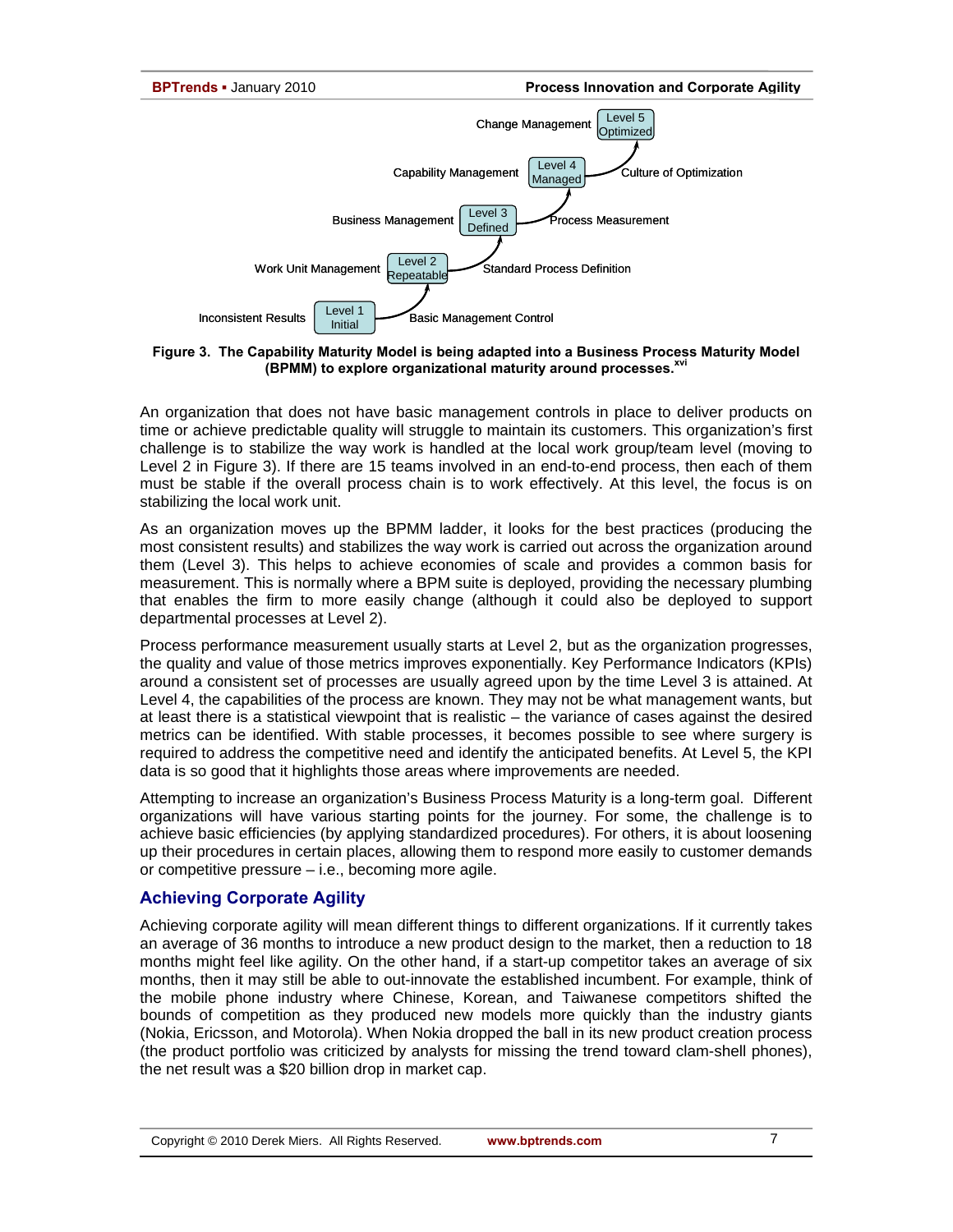Corporate agility implies the ability to move quickly, remaining both nimble and responsive. The term was first used in the 1990s to describe manufacturing organizations that could adapt quickly to changing customer needs. Agility within a governmental organization could be defined as the ability to run within shifting policies, regulations, mandates, budgets, and priorities with changing missions and charters.<sup>xvii</sup>

Industry analyst Gartner talks about agility in the context of rapidly accessing information. "Agility is defined as the ability of an organization to sense environmental change and to respond efficiently and effectively to that change … In practice, agility is about rapid access to information (both internal and external to the organization) that drives real-time actions. To gain access to such information, the management and organization of metadata  $-$  data about the needed data  $$ are crucial to every process. This will also help put information in its appropriate context."<sup>XVIII</sup> It is worth noting that this sort of agility can mean being able to respond to a customer's desires in the context of a single telephone call – an entirely different scope from the product development examples given above.

There is a broad array of strategies available to the firm seeking agility, but underneath them all is a greater emphasis on business processes.

*"Meticulously defined and managed processes continue to be a powerful source of competitive advantage for many companies. Look at Toyota, for instance. Its highly engineered manufacturing processes not only give it superior productivity but also provide a platform for constant learning and improvement. The formal structure, which is anything but democratic, spurs both efficiency and innovation – productive innovation – simultaneously. Structured, well-thought-out processes are also essential to most knowledge work, from product development to financial analysis to software engineering to sales and marketing. And the more complex the effort, the greater the need for clear processes. Far from making business less effective and agile, the increasing attention to process has increased effectiveness and agility."xix* 

Furthermore, it is self-evident that businesses are constantly reorganizing, merging, and splitting their operations, resulting in continuous changes in the boundary between what is owned and who are collaborators in delivering value to customers. Even the role of the customer can change. Yet there is still a common process operating across the value chain.

In 1999, John Hagel suggested that firms should rethink the traditional organizational model by "unbundling their core processes." He suggested that firms should organize around Customer Relationship Management, Product Innovation, or Infrastructure Management, and then outsource all non-core processes.<sup>xx</sup> Today, we see that vision playing out with the explosive growth of outsourcing and off-shoring firms.

At the core of these developments is a "business services oriented" paradigm (services at the organizational design level), which, if approached correctly, helps facilitate these sorts of interactions. It also helps when trying to understand the business interactions internally; in some large firms, internal interactions can appear much like an extended value chain.

This trend has major implications for how we model and communicate such processes; the challenges are subtly different when trying to understand the myriad interactions between the roles and the resulting behaviors. From a process scope point of view, the span is now up and down the value chain rather than being confined to a single organization. Viewing a process as a set of interacting abstract roles provides new insights, above and beyond those possible with a traditional flow diagram.<sup>xxi</sup>

Often, it is the established systems of a firm that constrain adaptability. This is where modern Service Oriented Architecture (SOA) comes into play. SOA is an approach to systems development that delivers applications through the composition and orchestration of discrete, independent components, or "services." While the design philosophy driving SOA is processoriented, it can benefit from a formal orchestration layer that invokes (or calls) discrete services according to an explicit process model. That is where the BPM suite has an important role to play. BPM is about driving improvements in business performance, yet it benefits from SOA thinking.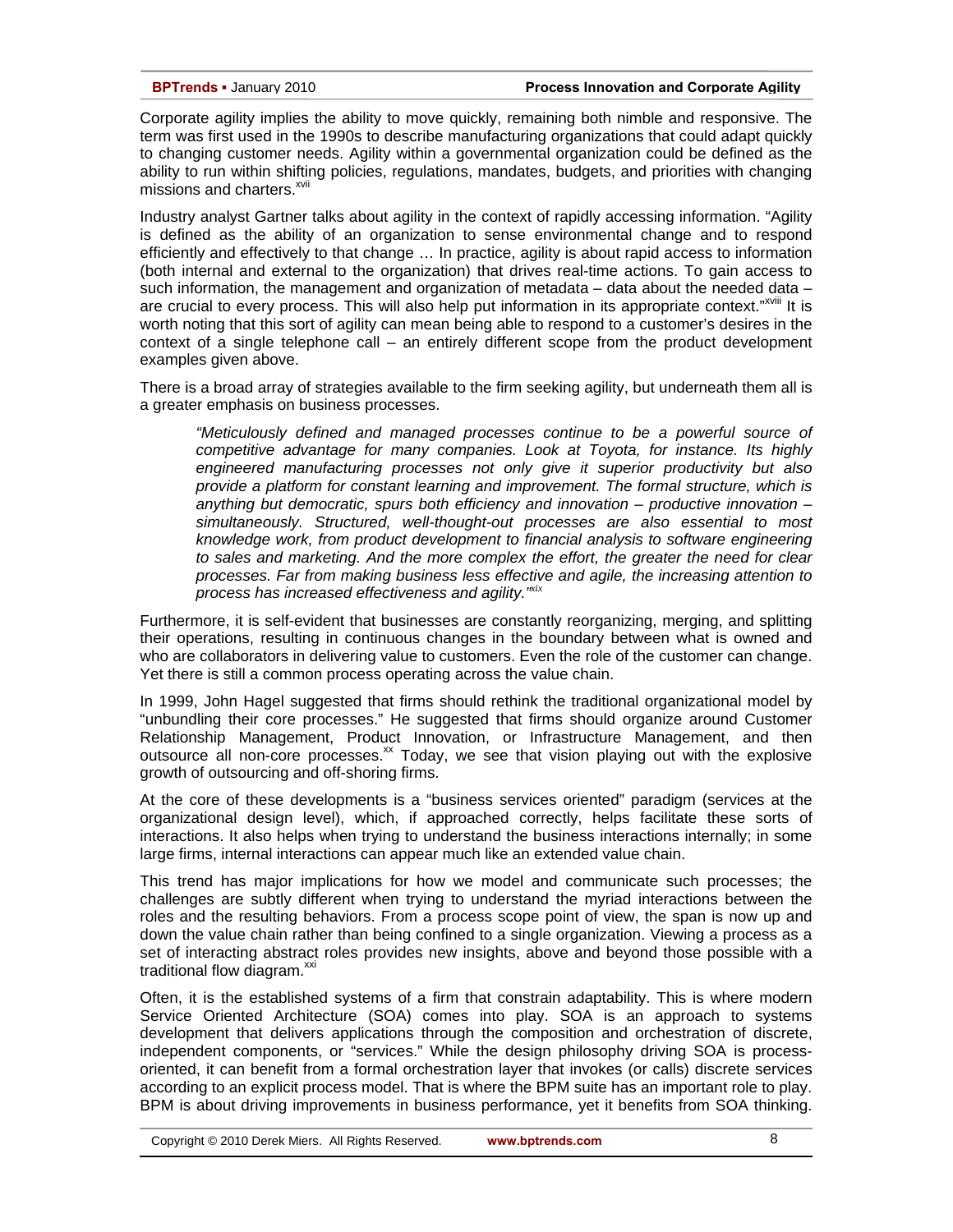On the other hand, SOA aspires to underpin business agility, yet it is fundamentally an approach to IT integration.<sup>xxii</sup>

# **The BPM Suite Driving Transformation**

A BPM suite provides the plumbing that allows an organization to accelerate the way that it moves up the Business Process Maturity ladder. The BPM suite is driven by a model based view of how work is achieved; change the model and the way work moves through the business also changes. Over time, as models are executed and improved, the BPM suite supports the creation of a set of valuable organizational assets.

For most organizations, the first step is to implement standard procedures that support the process (Level 2 or Level 3). The BPM suite provides the plumbing that enables managed change in an iterative fashion. As needs arise, the BPM team can reconfigure the process model, allowing the firm to change the way in which it does business. Moreover, these changes can happen much more quickly than was previously the case (an iteration cycle of a few weeks is common).

The modern BPM suite also provides built-in facilities to capture process performance metrics, usually related to resource utilization (Level 4). But Level 4 is more than just average cycle times of cases; the business user will also want to assess performance at the level of the business problem. For example, rather than the average cycle time for processing loans, the manager is probably more interested in those cases that relate to the Jumbo loan from the Independent Financial Advisor channel (since they are the ones most at risk).

Moreover, information about the process helps manage the process. The best BPM suite products will provide the ability to pull all information related to the case, including analytical information about business execution (and exceptions<sup>xxiii</sup>), into a human decision making context – delivering the right information to the right individual at the right time. In this scenario, all the relevant facets (the context of the case) are made available to the user, allowing him or her to exercise judgment (but still within the confines of the prescribed process).

There is also a high correlation between the level of business process maturity and the sophistication of process models used in the BPM Suite. At Level 2, they are relatively simplistic probably using one process with a few embedded subprocesses to support a given business problem. As the organization gains experience and understanding, the flexibility and adaptability of related process models also increases. A Level 3 organization has standardized processes, and the majority of its employees understand how those processes operate. As part of that understanding, employees are given explicit guidance on how to tailor the process. $x_{av}$  This change would probably be applied to the standard process and would likely only affect new cases (rather than the case in hand).

At Level 4, the process architecture itself is more sophisticated, allowing the defined processes to handle most situations without modification. The process architecture is by now based on a set of interacting process models, insulating change in one part of the model from others. And where change is required to support the case in hand, the guidance provided would be facilitated by the BPM suite.

At Level 5, process improvement efforts split into two complementary directions. On the one hand, the proactive improvement initiatives that target the wider **organization** continue. On the other hand, innovation is encouraged at the **individual level** as employees make opportunistic improvements. Although not obvious at the outset, as the organization progresses past Level 3, empowerment grows dramatically.<sup>xxv</sup> Employees are encouraged to look for new ways to work better – i.e., individuals continuously apply their knowledge to improve performance. Rather than setting out to control their activities, the management emphasis changes to understanding and measuring the effectiveness of the changes made.

But one cannot assume that the sum of those opportunistic individual improvements will be good enough to meet management objectives. The organization has to look for ways to drive toward the required improvements, whether that is technologically driven (via the BPM Suite), or through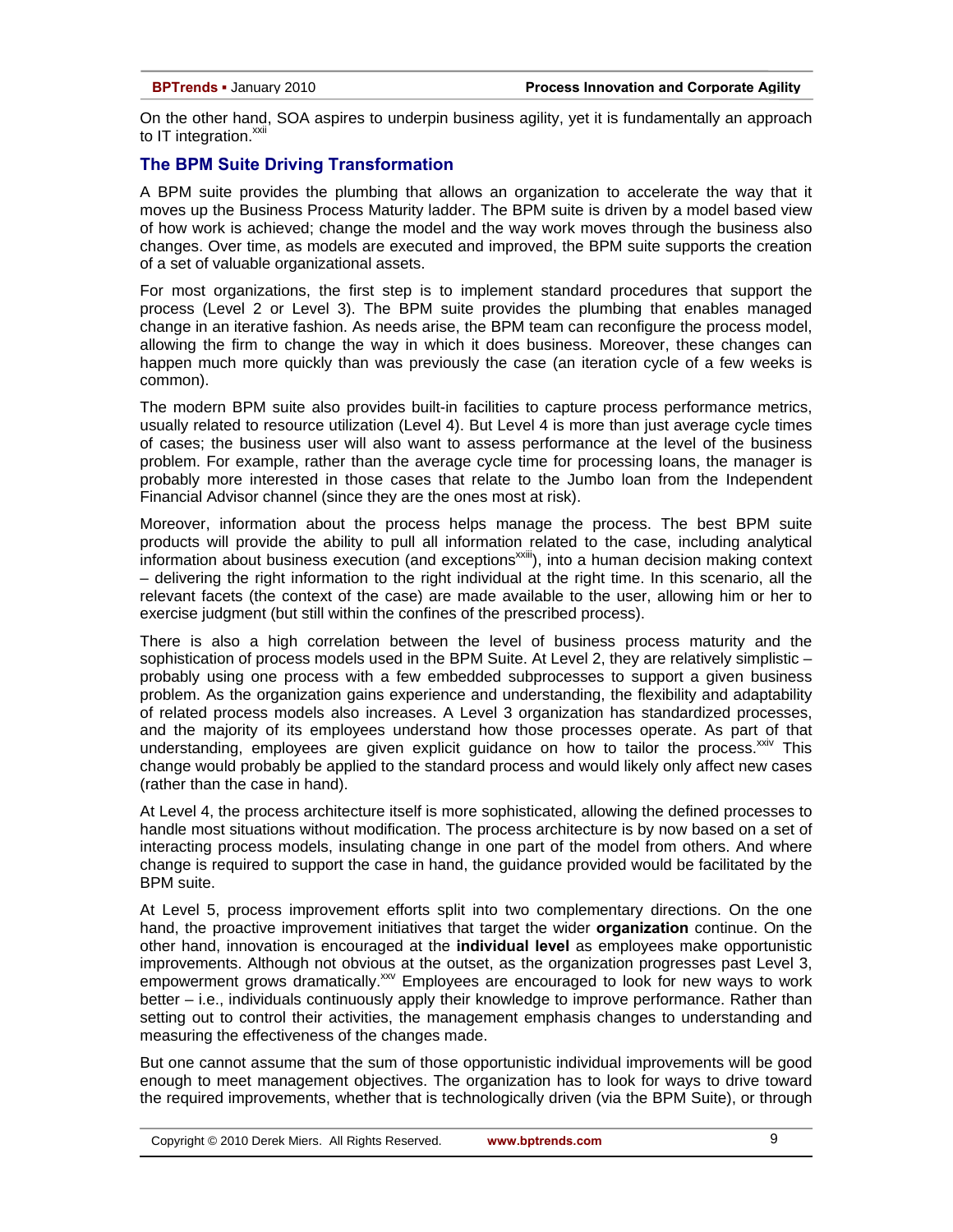other methods such as surgery on the value chain (partnering, outsourcing, or off-shoring). The key point to understand about Level 5 is that to deliver the desired change requires a combination of the opportunistic efforts of knowledge workers and proactive efforts driven top down.

It is when the organization is ready to move to Level 5 on the Business Process Maturity ladder that it really needs to start balancing issues of organizational control with individual process adaptability. In order to attain the benefits of Level 5, the management of an organization must be comfortable with the notion of trusting their employees to do the right thing. This allows workers to react more quickly and flexibly. Having empowered individuals to make these sorts of changes, management review practices are required to capture and share new process innovations.

While some organizations are not ready to make the long-term commitment to a transformational approach, such as that implied by the Business Process Maturity Model, implementing a BPM suite will inevitably start them on the journey. Over time, their process models will become more and more sophisticated; the degree of support for empowered users will also increase, and the measurement and analytics capabilities that they seek will evolve.

The point is that, as this sophistication increases, the BPM suite itself needs to start supporting more and more of the Process Spectrum (see Figure 1). Putting it another way, to derive the maximum benefits of a BPM suite requires a certain degree of business process maturity. Without it, the best tools will add little value. Indeed, they may create a bigger mess, faster.

# **Enabling Agility – A Range of Possibilities**

Balancing adaptability with control is not easy – with any technology (although with a good BPM Suite, it is possible). When looking at the sort of approaches taken in BPM to support knowledgecentric processes, there is a further level of categorization possible. They generally fall into one of the following groupings (many business scenarios incorporate aspects of each):

- Complex Content Development involves managing the lifecycle of critical documents where the routing, participants, and results are not predictable a priori. The IDA case is an example of such a scenario, where evaluations may go through many different reviews, involving many different experts. On average, the underlying process model of one case or another changes every day, and the template process (used as a reference when new cases are initiated) changes every month. The key point here is that the process description ensures that the right workers have access to the right elements of content, and that robust content versioning manages the documents through their respective lifetime values.
- Ad Hoc Collaboration to support the requirements of these workers, BPM suites need to incorporate threaded discussion groups, shared white boards, content management capabilities, and an independent security model that enables users to browse content independently (of any a priori designed process model). Often it is necessary to support this sort of ad hoc collaboration within the context of a wider, longer running process, where the participants are usually discussing some aspect of the current case. Ad hoc processes involving high degrees of knowledge worker collaboration can benefit greatly from the use of an appropriate BPM suite. Of course, participants need to be empowered to make opportunistic incremental improvements to suit the case in hand. With suitable review policies it becomes possible to continually improve processes over time.
- Project Collaboration one-off projects are good examples of situations where a group of knowledge workers are working toward a common goal, yet the processes they use are completely ad hoc; they have not been (and could not be) designed in advance. If the style of project becomes repeatable, it makes sense to reuse some of the processes that supported previous projects. However, invariably, these processes require subtle adaptation to support the needs of the current project.
- Contact Center when customer interactions drive the process, the opportunities to prescribe work processes are limited. While 80% of calls are WISMO ("What Is The Status of My Order?"), the degree of variance is so significant that standardized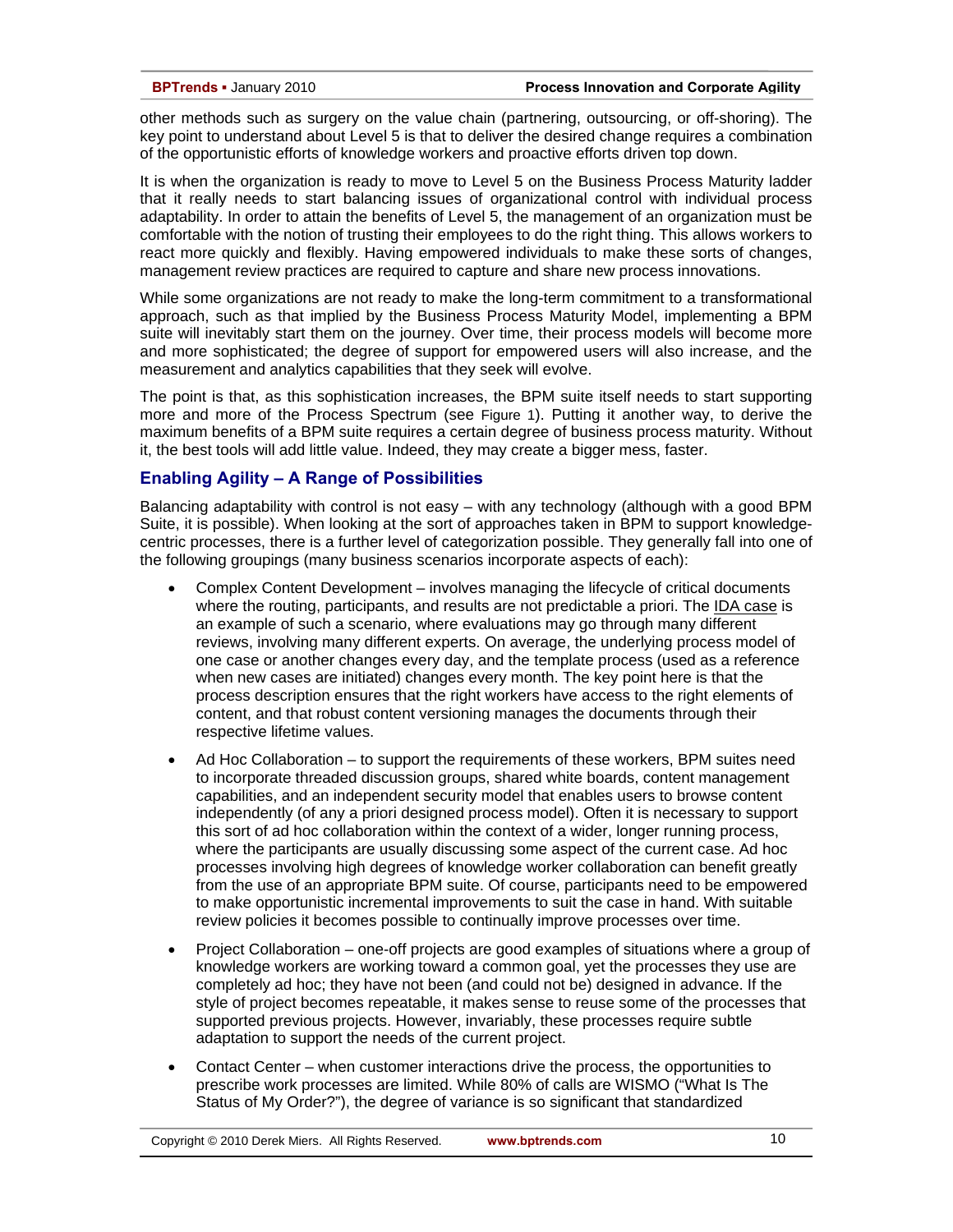procedures are just not possible. Indeed, customers are not interested in hearing about standard procedures; they want their problems and issues dealt with as quickly and efficiently as possible. Moreover, it is those situations where the Customer Service Representative goes that extra mile, in resolving whatever problem the customer has, that satisfaction increases dramatically (leading to longer life-time value). $x^{x}$  To facilitate the needs of the worker dealing with complex sources of information and long-running customer relationship processes, a mix of both synchronous and asynchronous process models is required.

• Case Handling – Effectively, this is a more general blend of the two ends of the process spectrum and incorporates many aspects of the categories above.<sup>xxvii</sup> Most companies have both procedures and free form practices (their soft techniques and methods of doing things). Firms want to be able to somehow record those practices, build them up in a library, and then reuse them to support work. The key differentiating factor (of the BPM suite environment) is the ability to run multiple procedures against a given case of work – the primacy is with the case rather than the process that is used to support a work item. On the other hand, each case is usually "managed" by a relatively loose (high-level) parent procedure, but the worker can add new procedural fragments to handle each different requirement of the work in hand. Effectively, the user is binding new procedural fragments to the case at runtime, either by selecting them from a library or by developing new ones. The idea is that empowered knowledge workers can then selectively override the constraints implied in these practices, yet they can rely on the procedural efficiency to drive low-value repetitive tasks. Again, an independent security model is required to facilitate Case Handling.

# **The Implications for Process Architecture**

Organizations engaged in a transformational journey (as outlined in the BPMM model) recognize the importance of learning through iteration and experience, which helps them to develop more sophisticated process designs. Initial attempts at process design tend to deliver end-to-end amorphous process models that are designed to drive efficiency, but at the expense of adaptability. Although this is fine for the 80% of cases that may follow the standard process, it means all potential exceptions require definition a priori.

As process maturity increases, process modelers realize they have to find mechanisms for building in better runtime adaptability. They usually resort to ever more complex decision rules within a process (often separating these out into a separate rules library). But the reality is that rather than increasing the complexity, developers should be concentrating on simplifying their process architectures. They need to split them apart into efficient "service components" (procedural fragments) that carry out discrete tasks in the process, enabling their reuse across a number of different invoking processes.

The BPM suite then provides the needed "loose coupling" by orchestrating and managing the interactions between the parent process and the invoked service. Moreover, the BPM suite enables the publishing and reuse of these components to ensure the services are discoverable. From there, it is not such a big step to realize these services need not always sit inside the corporate boundary. Web Services are facilitating this transition as they work over HTTP, transparently allowing service interactions to pass through an organization's firewalls.

While this will help to drive innovation and long-term organizational agility, this transition to outsourcing and service provision also requires a change in thinking within the business itself. To remain competitive, managers need to recognize the importance of unbundling the organization into its constituent services. Alongside this imperative, it becomes increasingly important to focus on evolving the organization's culture alongside its processes, increasing autonomy for essential knowledge workers, and encouraging a certain degree of diversity.

But as managers move toward enabling this higher degree of freedom, they can become concerned about security. The challenge becomes minimizing the opportunity for fraud. Again, the BPM suite has the key. It provides a comprehensive audit trail of everything that happens in a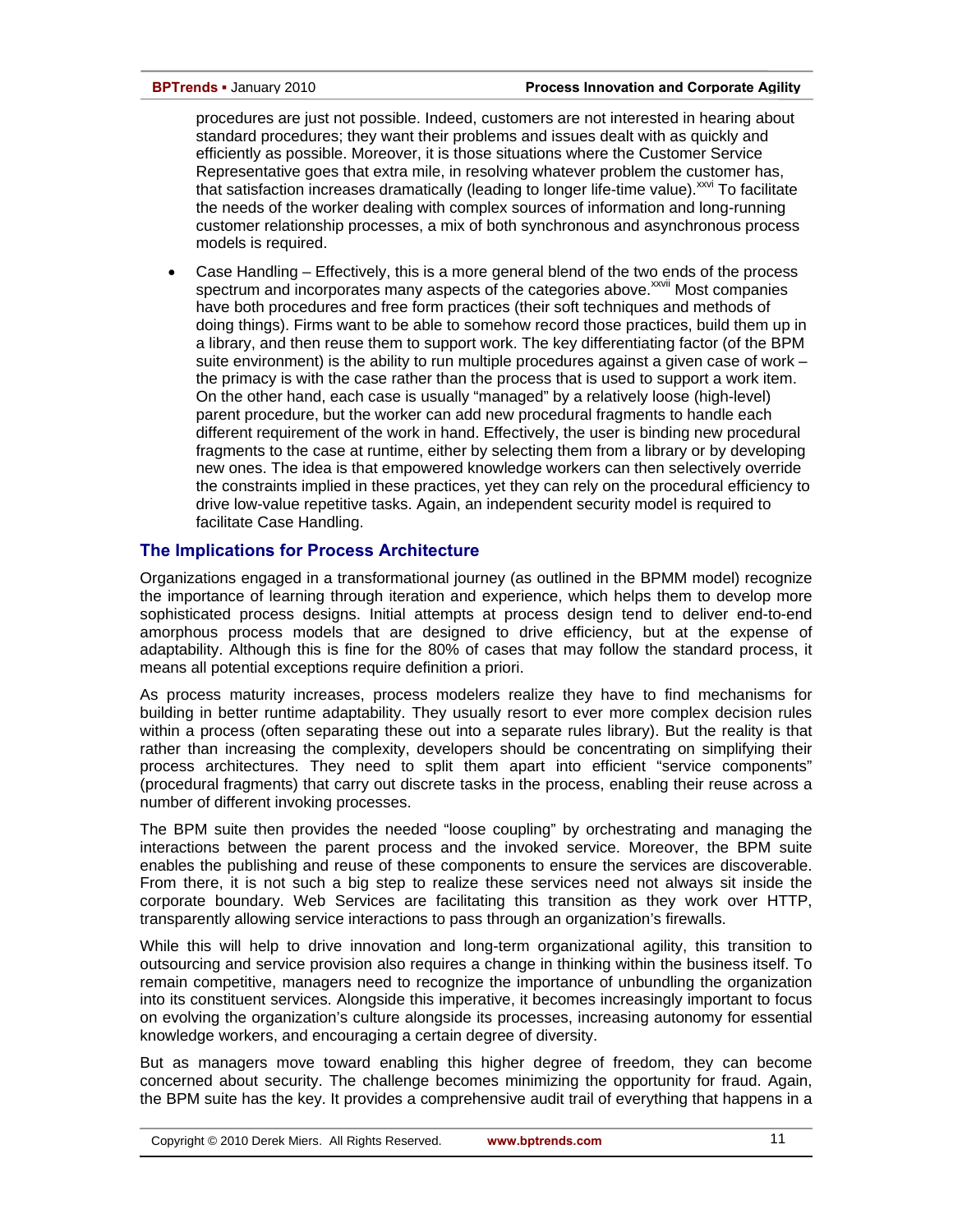case, down to and including who changed what at what time and to what effect. With appropriate sampling mechanisms and review practices in place, potential fraudsters are soon identified. Indeed, the BPM suite acts as deterrent: If you know you will get caught, you don't do it. Moreover, if the BPM suite has an appropriate security infrastructure, it is possible to lock down certain parts of the process. For example, in designing a claims management system, it is possible to set up the process such that the payment phase requires certain preconditions to be met, yet still allows employees to carry out work in virtually any order.

From an organizational point of view, it becomes necessary to develop and manage a portfolio of improvement initiatives – think of them as organizational experiments. With appropriate monitoring of these experiments (and on the fly changes to existing cases of work), the employees can start to manage the process of making changes themselves! Having identified innovations, the BPM suite provides the capability to exploit them more easily. The new process model can be instantly deployed as the new "standard" approach.

In a sense, what we are arguing for here is a sort of "process wiki." There is a standard way of doing things, but employed knowledge workers have the trust of management to override its controls in certain areas as they respond to the needs of the case in hand. Departmental standards are taken, adapted, and applied to cases. Through review and iteration, the standard processes are continuously improved. Rather than relying on a perfect up-front design, the best process emerges from the many cycles of iteration. Taken to the ultimate degree, individual knowledge professionals could have their own standard ways of carrying out certain tasks, sometimes based on the departmental standard but at other times based on their own inventions. With intelligent design, these personal "macros" could align with the service components of longer running business processes.

But this requires an advanced BPM suite platform that hides the complexity and seamlessly integrates applications and services together as directed by educated knowledge workers (exercising their judgment). It will not be good enough to give all workers in a given role carte blanche over all aspects of the process; a sophisticated security model is needed to ensure that the degree of change an individual can exercise is within a given scope.

# **Best Practice Observations on Developing New Capabilities**

- 9 *Convince senior management that process adaptability and innovation are key organizational goals.*
- 9 *Look for external references (outside your own industry).xxviii*
- 9 *Challenge employees to look beyond the conventional to generate radical or innovative processes.*
- 9 *Regard exceptions as a way of managing the need for process change and handling new ways of doing things (rather than seeing them as problems).*
- 9 *Identify assumptions that constrain how work is carried out:* 
	- o *Make the special case the norm the exception can become part of the new reference process model.*
	- o *Rethink the who, what, where, and when of work.<sup>xxix</sup> Apply different modeling paradigms to help people step outside the box, and see the process from the customer point of view.*
	- o *Regard Data and Documents as implementation details for the*  process.<sup>xxx</sup>
- 9 *BPM Suites are making the firm's business processes more modular and configurable:* 
	- o *Avoid hierarchical structures in process models; instead, focus on invoking discrete service-oriented components. Processes should be*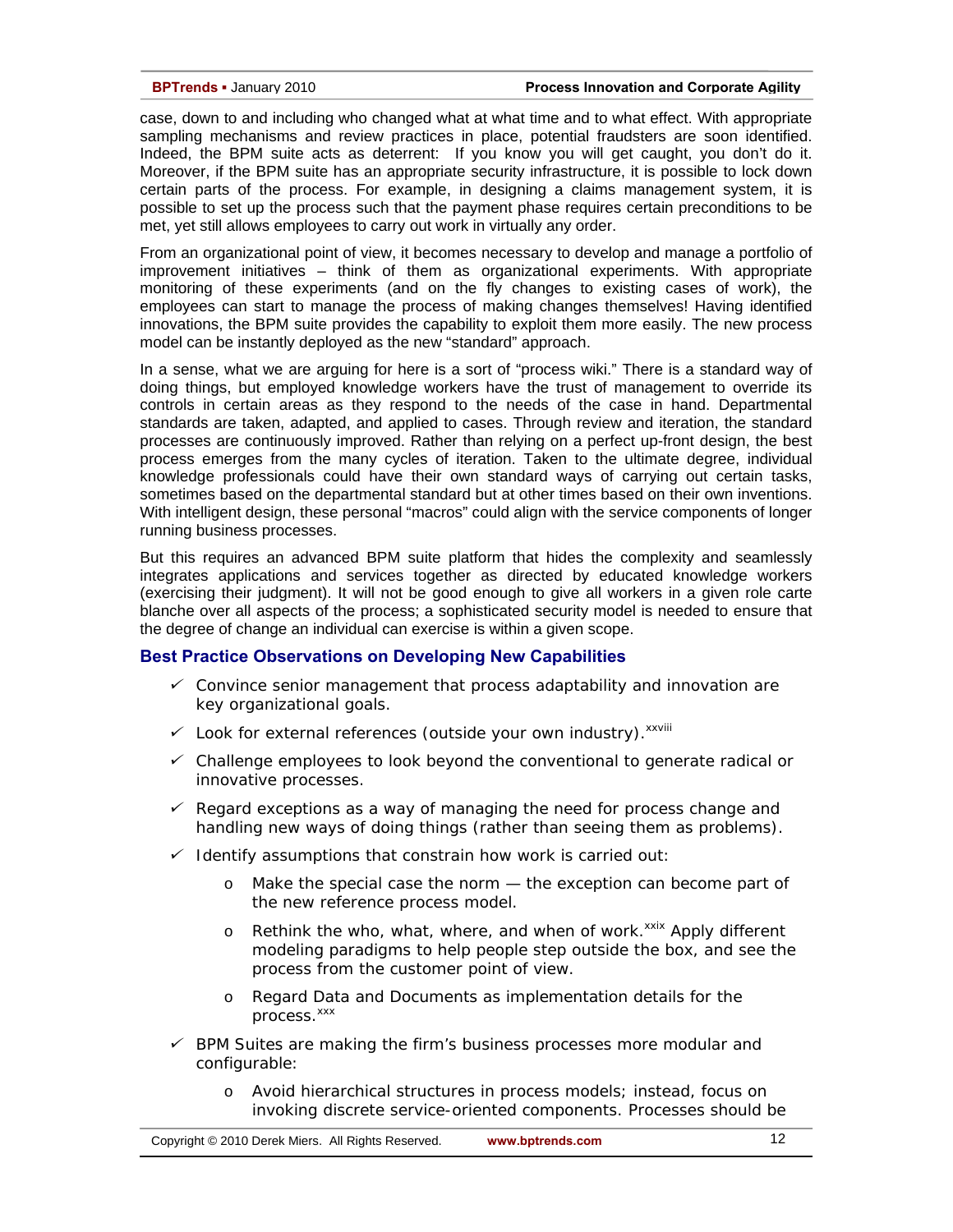*composed from individual service components, rather than "decomposed" from parent activities.* 

- o *Develop encapsulated, reusable services that relate to a given issue, publish the interfaces, and empower the workforce to own their own processes. Identify who will manage which processes and rules post implementation and how they will access their subset.*
- 9 *Focusing on the outcomes the customer is trying to achieve may reveal a nested set of "related" problems. Leaving it to the worker to decide on which elements are important to the current case in hand enables a more fluid and dynamic process architecture.*
- 9 *Remember, "mental models become more rigid, more locked in and more averse to novelty as we gain experience."xxxi Modeling processes as abstract role interactions helps to break the bounds with existing functional processes.*<sup>xxxii</sup>

# **Conclusion**

While Business Process Management and Service Orientated Architectures have been touted as enabling corporate agility, there is a big difference between hype and reality. It is best to think about business processes as a spectrum running from rigidly defined transactions and procedures through more flexible and adaptive business practices. Most BPM- and SOA-based approaches are still stuck at the procedural end.

When defining business processes, organizations need to take into account their cultures and the needs of the business and to find a balance between efficiency and control at one end of the spectrum and adaptability and innovation at the other.

Understanding this spectrum is particularly important when using BPM suites to drive process improvement and process change. Initially, organizations will inevitably use BPM suites to implement highly standardized processes. Over time, as the organization's sophistication increases, so do the process models used and the level of adaptability required in the underlying BPM suite. This increasing process maturity is an inevitable result of implementing process support within the organization. The benefits are not just in short-term process performance measures and flexibility, but also in overall corporate agility while enabling the organization to develop new sources of competitive advantage, ensuring its longevity.

### **Author**

Derek Miers is CEO of BPM-Focus, following the recent merger of Enix Consulting Limited and WARIA. He is a well-known independent industry analyst and technology strategist who has published a number of white papers and product assessments. Over the years, he has carried out a wide range of consulting roles that have involved the provision of strategic consulting advice – from facilitating board-level conversations around BPM initiatives through establishing effective BPM Project and Expertise Centers to helping clients develop new business models that leverage business process strategies. Clients have included many of the world's largest and well-known financial services companies (banks, building societies, and insurers), pharmaceutical companies, telecom providers, commercial businesses, product vendors, and governmental organizations.

He can be reached via email at derek.miers@bpmfocus.com, or by phone at +1-954-688 4922. Other research papers and training course outlines are available on the BPM Focus Web site at www.bpmfocus.org.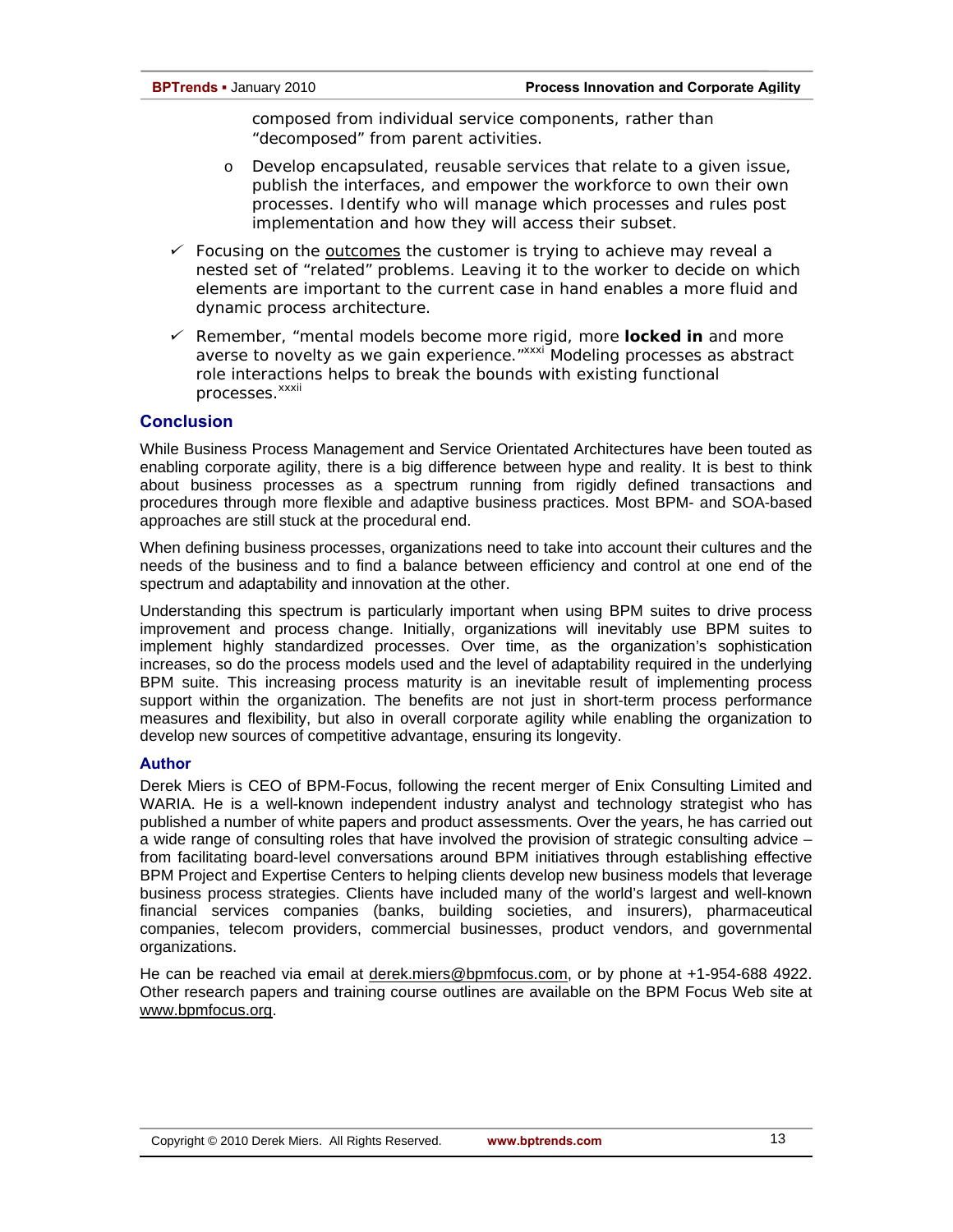### **Notes**

l

<sup>i</sup> "The Adaptable Corporation" by Eric D. Beinhocker, McKinsey Quarterly 2006 Number 2. In this insightful article, Beinhocker explores the observation that to survive, organizations must execute in the present and adapt to the future. Few of them manage to do both well.

<sup>ii</sup> Variously attributed to Gerald Nachman, Richard T. Pascale, Kenneth Boudling, but in the end probably all rewriting the words of Alexandre Dumas "nothing succeeds like success."

<sup>iii</sup> Optimizing the long-term performance of an organization necessarily requires work on the culture, which is as much about ongoing education and growing the business acumen of employees and management. When productivity is measured as a function of value divided by the resources that were used, it is easy to get project funding when the resources are reduced, much harder when one is looking to increase the value delivered (which is usually intangible).

iv Business Process Management (BPM) technology is a relatively new category of software that uses process models to drive work through the organization by routing tasks to the relevant employee (usually by role). A BPM Suite includes a range of software components such as process modeling interface, process engine, business rules engine, activity monitoring and analytics.

<sup>v</sup> Lucy Suchman is now Professor of Sociology at Lancaster University. Before moving to Lancaster, she held the positions of Principal Scientist and Manager of Work Practice and Technology at Xerox's PARC where she conducted several seminal studies into the way work is organized. She played a critical role in developing my own thinking in this area while I was working with Xerox's Grenoble research labs in the mid-90s.

 $v<sup>i</sup>$  "Funding Growth in an Age of Austerity" – Gary Hamel and Gary Getz, HBR – July 2004.

vii "Deep Change—How Operational Innovation Can Transform Your Company," Michael Hammer, HBR – April 2004.

viii "An Executive Take On The Top Business Trends: A McKinsey Global Survey." Executives report an accelerating pace of change in an increasingly competitive business environment, driven by knowledge and information trends and the forces of globalization. McKinsey Web exclusive, April 2006. The McKinsey Quarterly conducted the survey in March 2006 and received 3,470 responses from a worldwide representative sample of business executives, 44 percent of whom are CEOs or other C-level executives. <sup>ix "</sup>The Innovators Solution," Clayton Christensen and Michael Raynor.

x See "The Sales Learning Curve" by Mark Leslie and Charles A. Holloway, HBR – July-August 2006.

xi "Can the Flow of Knowledge Be Captured in a Business-Process Rubric?" Kulkarni and Ipe, May 2006. http://knowledge.wpcarey.asu.edu/index.cfm?fa=viewArticle&id=1252<br><sup>xii</sup> Especially when you consider that professionals make up a third of the U.S. workforce (and take home

nearly half of all wages and salaries). See "Managing for Creativity" by Richard Florida and Jim Goodnight, HBR July 2005.

<sup>xiii</sup> "Fixing Healthcare From the Inside, Today" by Steven J. Spear, HBR – Sept 2005.

xiv French Physiologist, Claude Bernard quoted in "Funding Growth in an Age of Austerity" by Gary Hamel and Gary Getz, HBR July 2004.

xv "Surface Expedite Network is a time-definite service utilizing the operational excellence of FedEx Freight and the customer service expertise of FedEx Custom Critical ... choose the hour the shipment must deliver by (by 2 p.m., for example) or a one-hour delivery window (i.e. between 2 and 3 p.m.)" www.fedex.com.

<sup>xvi</sup> I am indebted to Dr. John Alden and Bill Curtis of Capability Management for helping me to clarify my thinking in this area during a recent BPMI-Steering Committee meeting at the OMG. Bill Curtis was Chief Process Officer at Borland, a former Director of the Software Process Program in the Software Engineering Institute at Carnegie Mellon University, and a co-author of the Capability Maturity Model for Software. Alden and Curtis were founders of TeraQuest and are co-authors of the BP Maturity Model (currently going through a standardization process at the OMG).

xvii Tom Debevoise blog http://www.tomdebevoise.com/blog/?p=42

xviii "Achieving Agility: SOA Will Build Organizational Agility, but Watch the Hype," Gartner Research, by Charles Abrams, Janelle B. Hill - 17 April 2006

xix Nicholas Carr (of "IT Doesn't Matter" fame)

http://www.roughtype.com/archives/2005/11/process\_matters.php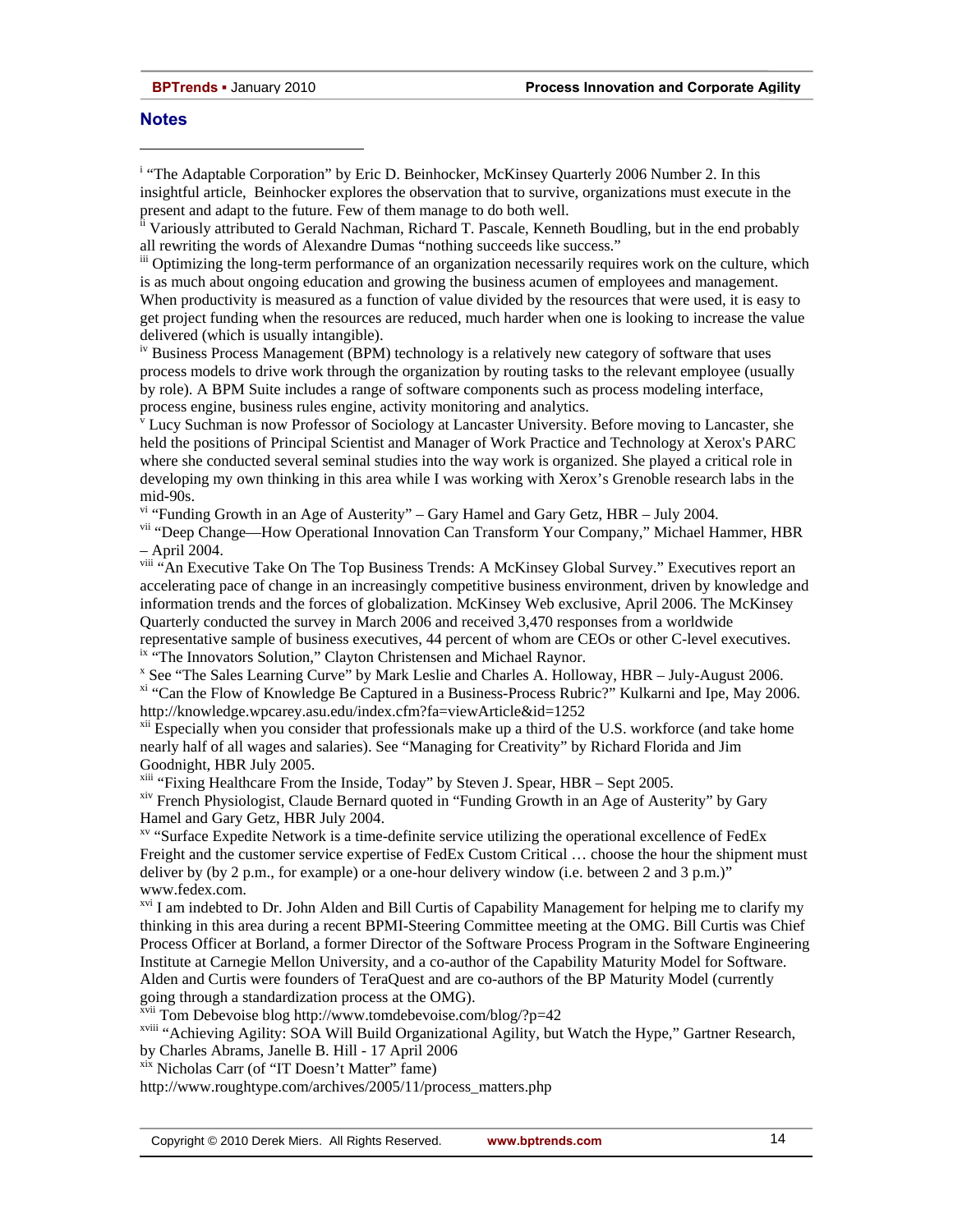l

<sup>xx</sup> "Unbundling the Corporation" by John Hagel III and Marc Singer, HBR March 1999. Hagel was putting his own spin on the an earlier book "The Discipline of Market Leaders" by Michael Treacy and Fred Wiersema which also encouraged firms to focus their strategies around either Product Leadership, Operational Excellence or Customer Intimacy.

 $x^{\text{xxi}}$  To achieve a rich appreciation of the process it is necessary to model the process at a high level, from a number of different, complementary perspectives. Assessing the business situation using a complementary set of modeling techniques allows people to better comprehend the fundamentals of the process. The ideal techniques for this phase are:

- Flow diagrams to look at the order of activities (BPMN) usually incorporating work assignment.
- Role Activity Diagrams to focus attention on role interactions and desired behavior of the various actors.
- Object State Transition Network models focus on how things moving through the process change state.
- Capability models to look at the process as sets of reusable business components. (A capability may be composed of other capabilities or implemented by a procedure – BPMN style model).

BPMN does provide a modeling style called a Collaboration Diagram that incorporates "swim lanes" to show how roles can collaborate. Effectively, it is showing how the responsibility for action moves across roles. Indeed, using a flow diagram as the modeling metaphor is never going to provide an abstract representation of such processes—every time an organizational boundary changes (the responsibility for work), so the model would need to be adapted.

On the other hand, Role Activity Diagrams provide a more sophisticated approach for modeling the interactions between abstract roles (whether they are inside the firm or external). Quite apart from being a much more compact notation, they also support multiple threads of interaction within the same model.<br><sup>xxii</sup> See "Issues and Best Practices for the BPM and SOA Journey" by Derek Miers, available at

www.bpmfocus.org.<br><sup>xxiii</sup> John Seely Brown and John Hagel point out that while 95% of IT investment goes to support business process (to drive down costs), most employee time is not spent on process—but exceptions to process. Further, competitive advantage comes from how we innovate in handling exceptions. When something fails, informed and empowered employees turn to their social network.

 $\frac{x}{y}$  Further, there are issues where the "knowledge intensity" of the process is high, it is often impossible to adopt a single "standard" set of procedures to control all work. Employees would now have sophisticated guidance on how and where to exercise their judgment.

xxv Of course, this also requires a level of maturity in the management culture to empower people to take these sorts of initiatives. From the management point of view, there are several prerequisites. First of all, management needs confidence that the group of workers is capable of handling the volume of work (they need to see that an effective process is in place). Secondly, individuals must be educated such that they would make the same sort of improvement decisions (as the manager would) based on the input data. There also has to be alignment around the objectives.

<sup>xxvi</sup> The loyalty and satisfaction of that customer suddenly rockets when they effectively resolve a complex issue. The fact that it might have cost slightly more is almost irrelevant, as now that customer is there for life. They become a net recommender. But this requires management to empower people to do whatever is necessary to resolve the customer problem. Handling exceptions differentiates the firm in the eyes of the customer. Yet in the majority of BPM Suites, the underlying objective is to avoid these sorts of exceptions at all costs.

xxvii I started highlighting the benefits of this approach in 1997. See the Business Case For Case Handling at http://www.enix.co.uk/caseman.htm BPMS products, the underlying objective is to avoid exceptions at all costs.

xxviii For example, Southwest Airlines looked at Formula 1 pit stops when studying how to turn around their planes more quickly.

<sup>xxix</sup> "In 2002, Shell Lubricants reinvented its order fulfilment process by replacing a group of people who handled different parts of an order with one individual who does it all. As a result, Shell has cut the cycle time of turning an order into cash by 75%, reduced operating expenses by 45%, and boosted customer